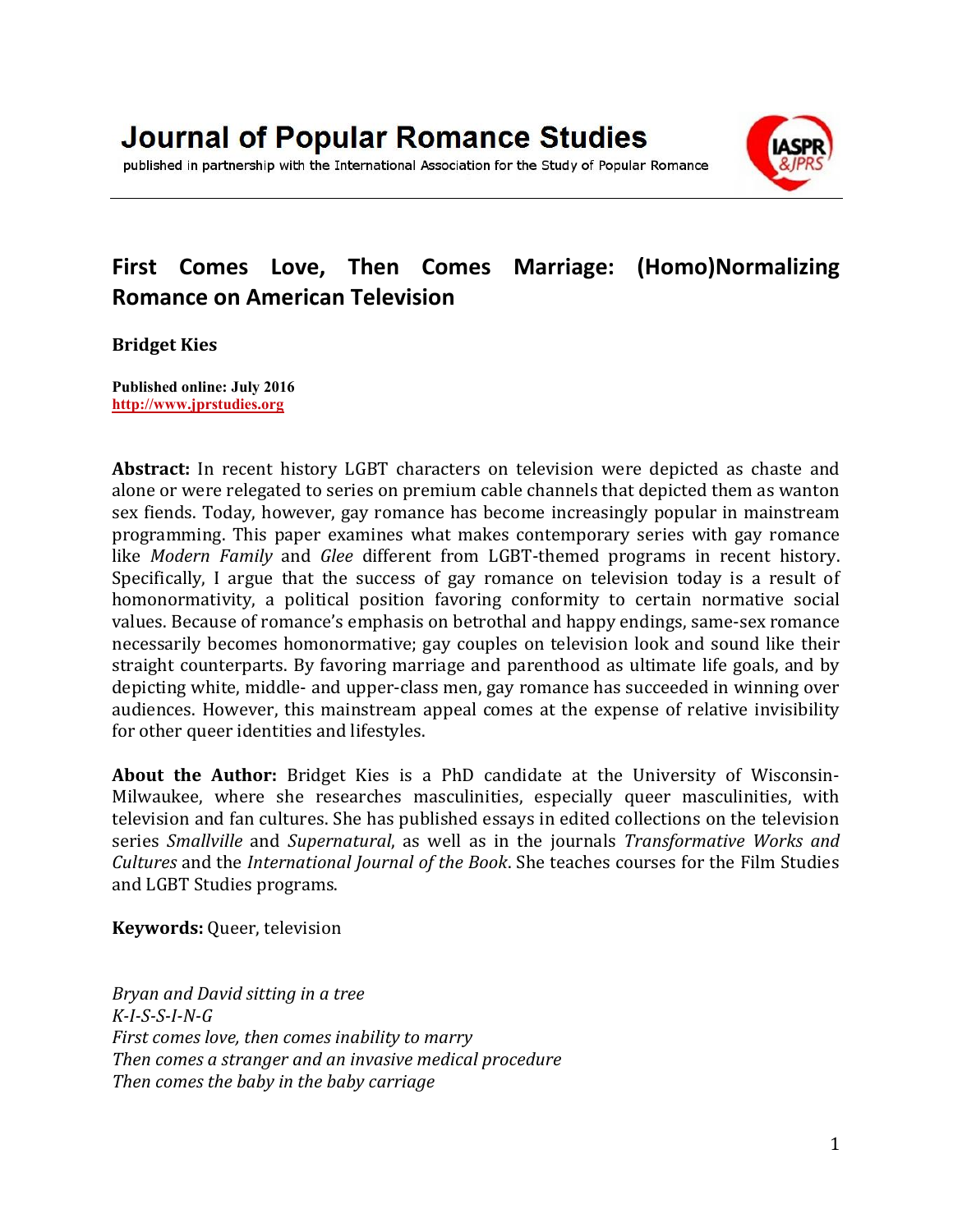This modified version of the children's nursery rhyme, featured in the first episode of *The New Normal* (NBC, 2012-2013)*,* epitomizes contemporary television's depictions of gay romance: different, but the same.[1] During its short run, *The New Normal* was hailed as wildly subversive and predictably normative, but its declaration that two men could find happiness by marrying (albeit not legally) and having a baby (by a surrogate) is one that echoes the dominant themes for both contemporary LGB[T\[2\]](http://jprstudies.org/?p=2646&preview=true#_ftn2) causes and traditional romance. Prior to its broadcast, *The New Normal* gained notoriety when the Mormonowned Utah NBC affiliate announced it would not air the show, citing its insidious content (Skoloff). In response, NBC released the pilot online before the broadcast premiere, and the response among viewers was surprise and relief at how protagonists Bryan and David were just like regular people: "When Bryan and David show physical affection […] they look and feel natural together, like a couple should" (Busis). Through its title as much as its plot of love-marriage-baby carriage, which I will call the normative trajectory, the series both valorized traditional romantic conventions and subverted them by allowing them to be enacted through a gay couple.

Across forms of popular entertainment, narratives like Bryan and David's are becoming more prevalent. According to the annual survey conducted by the Gay and Lesbian Alliance Against Defamation (GLAAD), LGBT characters and storylines peaked in the 2012-2013 U.S. television season (Gouttebroze). The reality of this proliferation must be reconciled with the traditional economic model for television, which relies on advertising revenue and reaching the broadest possible audience for success. For this reason, television tends to "reflect, refract, and produce dominant ideologies" (Joyrich 133), and its messages "either directly or in the guise of entertainment serve to create, confirm, and cultivate" social values (Raley and Lucas 21). The presence of LGBT stories, including gay romance, must therefore say something about American culture.

At first glance, romance and television would seem to be at odds because of the former's dependence on narrative closure (happily ever after) and the latter's need to sustain conflicts in order to continue broadcasting. Gay romance would especially seem out of place on mainstream television given its reliance upon mass appeal, yet gay romance flourished on television during the 2012-2013 season. As I demonstrate in this article, this was at the expense of true queerness. In this article, I examine three series that foregrounded gay romance: *Glee* (Fox, 2009-2015), *The New Normal* (NBC, 2012-2013), and *Husbands* (CW Seed, 2011- ). By charting how the traditional romance plot leads to the normative trajectory for the couples in these series, I argue that there can be no queer romance on television.

### **Homonormativity and the Romance Plot**

The normative trajectory of love-marriage-baby carriage followed by gay couples on *Glee*, *The New Normal*, and *Husbands* fits the pattern of heterosexual romance. Although scholars debate which qualities are necessary for a work to be called a "romance," most agree that romance emphasizes characters living "happily ever after" (HEA) or "happy for now" (HFN). Catherine Roach, for instance, argues that across various subgenres, the "core genre message" of romance is always to "find your One True Love – your one-and-only –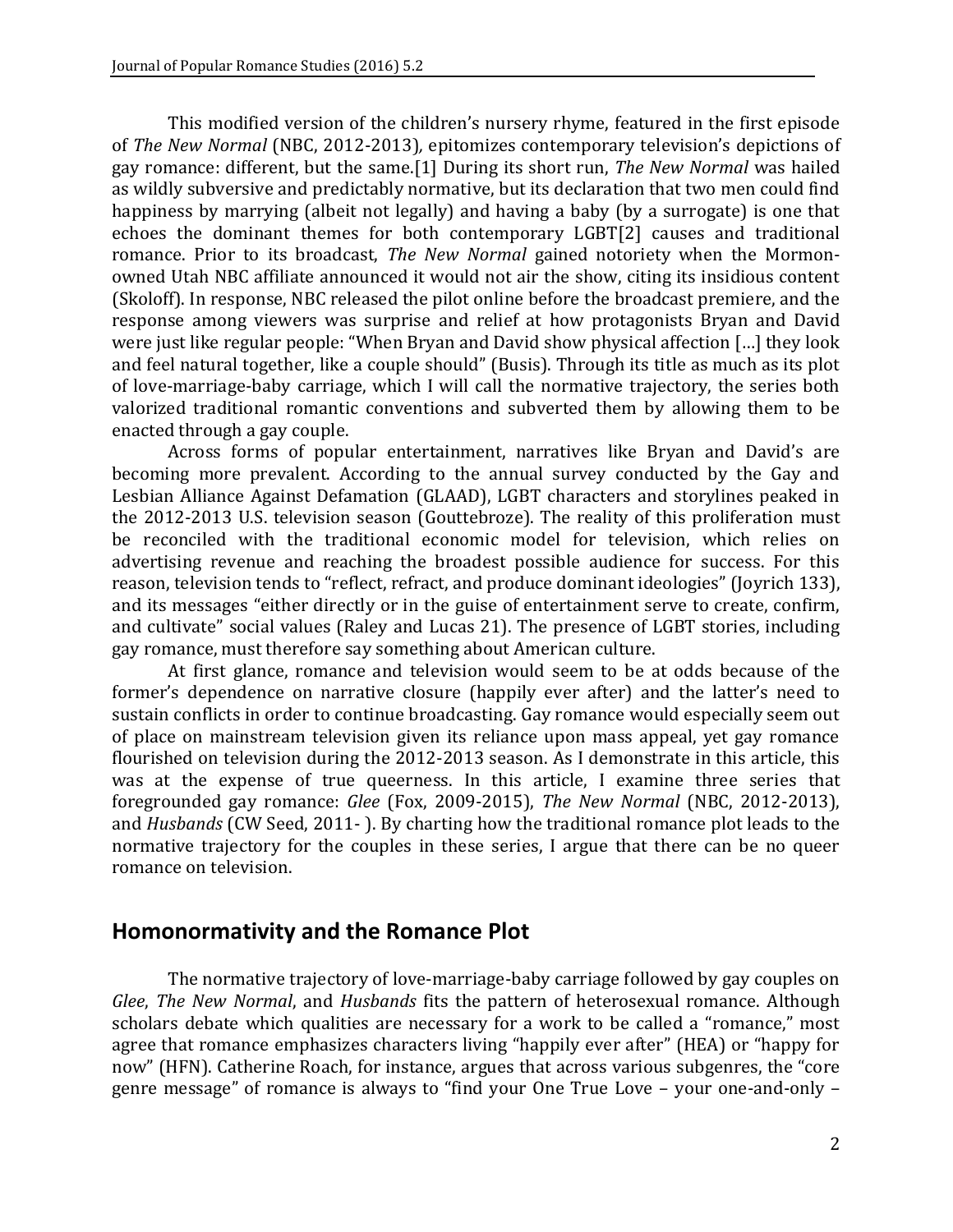and live happily ever after" (¶1). This happiness is often, though not always, achieved through betrothal of some sort. Pamela Regis defines a romance novel as a work that "tells the story of the courtship and betrothal of one or more heroines" (19). Roach's definition of the core genre message privileges monogamy, and Regis, studying popular romance novels, excludes men from the position of the one being courted. Even if we expand Regis' ideas to include male heroes, these common conceptions of what formulates romance culminate in normativity: engagement, marriage, or some form of monogamous commitment leads to happiness.

In the early 1990s, after a significant number of gay men had lost their lives to AIDS, a "new strain of gay moralism" advocated monogamy and marriage as safer alternatives to the promiscuity traditionally associated with the "gay lifestyle" (Duggan 53). Rather than confrontational politics in opposition to hegemonic heterosexuality, assimilationists encouraged the upholding and sustaining of heteronormative values, but this came at the cost of a "demobilized gay constituency, and a privatized, depoliticized gay culture anchored in domesticity and consumption" (50). Concomitant with the rise of neoliberalism in the United States, the juggernaut of LGBT advocacy organizations, the Human Rights Campaign, was formed, and "[i]mages of angry protesters shouting, 'We're here! We're queer! Get used to it' were replaced by photos of suit-clad gay leaders…hobnobbing with the likes of Ted Kennedy" (Becker 43).[\[3\]](http://jprstudies.org/?p=2646&preview=true#_ftn3) Because neoliberalism extends beyond the free market to "every sector of culture" (Ferguson and Hong 1057) and is "deeply implicated in shaping, taming, and domesticating sexualities and genders" (Elia and Yep 879), homonormativity was a logical end result: greater visibility of gay and lesbian couples whose lives look like those of their straight counterparts.

Organizations like the Human Rights Campaign and the National Center for Lesbian Rights have historically championed a number of causes, but none so fervently as same-sex marriage. Polls in August 2010 indicated that acceptance for same-sex marriage had reached a majority of Americans (Gelman et al), and this was shortly followed by several crucial legal and judicial milestones. First, the Obama administration announced it would no longer defend the Defense of Marriage Act (DOMA), which defined marriage on a national level as between one man and one woman. In particular, during the 2012-2013 television season, same-sex marriage was a topic impossible to avoid on television, as candidates for election to all levels of the American government espoused their views and as same-sex marriage appeared in various fictional and nonfiction television shows featuring gay couples. Most significantly, the United States Supreme Court heard arguments in two cases regarding the legality of same-sex marriage, *United States v. Windsor* and *Hollingsworth v. Perry*. As that television season ended, the Supreme Court issued a ruling that paved the way for certain national benefits to same-sex couples (and culminated in national legal same-sex marriage as of June 26, 2015). Thus, while same-sex marriage had been foregrounded among LGBT rights causes for nearly twenty years, it reached a particular apotheosis in 2012-2013.

Alongside the development of homonormativity as a preferred political position in the LGBT rights movement, queer theory became increasingly popular in academia. The term "queer" in popular usage often serves as a catch-all for LGBT as well as other identities and sexualities, but its academic and political meaning is usually in counterpoint to the binaries of heterosexual/homosexual and gay/straight, and in counterpoint to homonormativity. Michael Warner, for instance, argues that "normal" marriage, even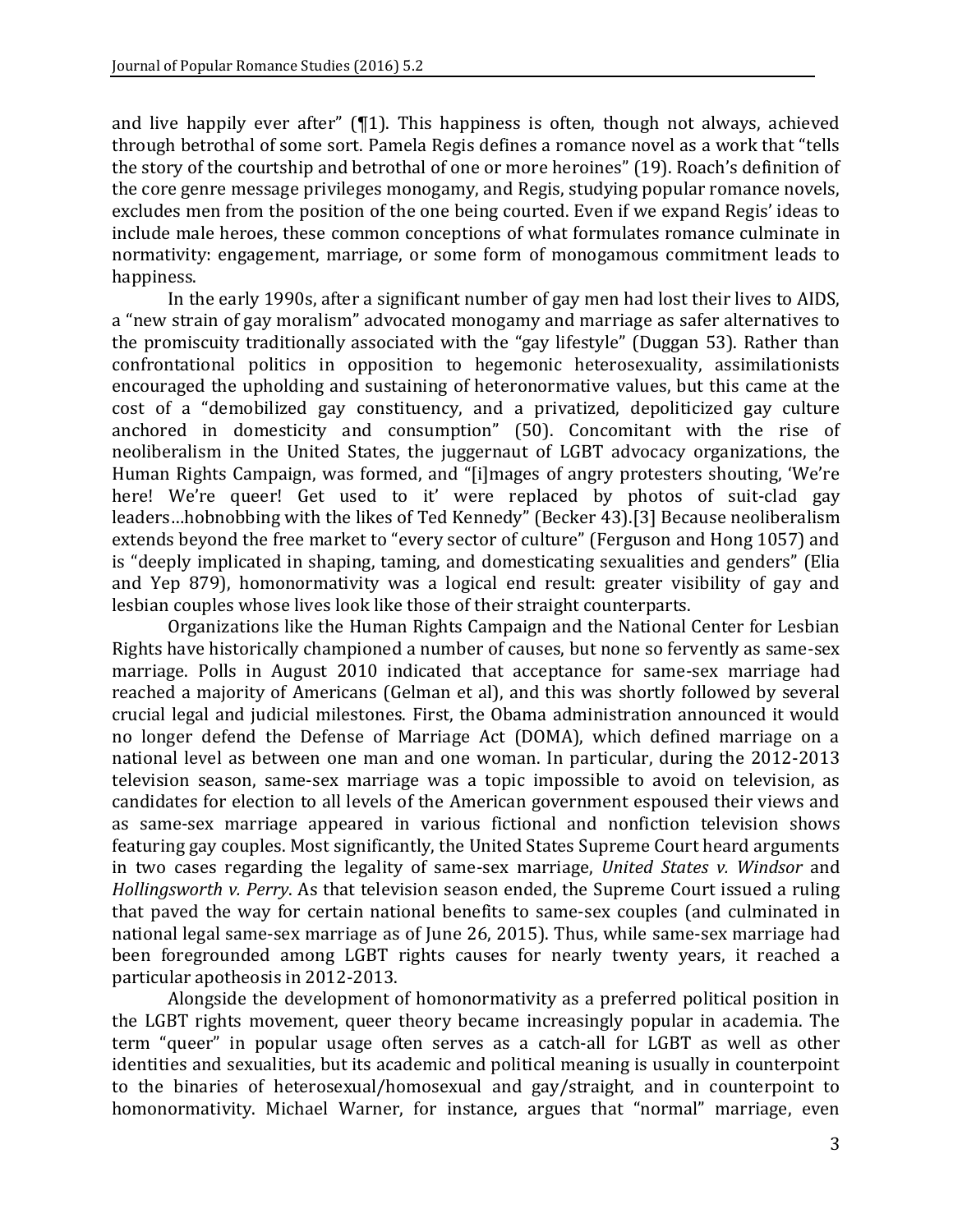among same-sex couples, stigmatizes other lifestyles and identities, like those who wish to engage in open relationships, polyamorous groups, and asexual people (81-148). In response to homonormativity's privileging of parenthood, Lee Edelman argues that adults are constantly subordinating their desires for children, and that this subordination is laden with homophobia (for instance, the claim that laws against gays and lesbians "protect our children"). For Edelman, same-sex marriage and parenthood thus participate in an internalized homophobia; queerness is therefore a desire against propagation and futurity (33-66). These two examples demonstrate the extent to which queer theory is "committed to challenging and troubling ideological norms" (Joyrich 133). In other words, it is easier to understand what "queer" is not or is anti-, rather than what "queer" is. As Eve Sedgwick explains, "queer" can refer to the "open mesh of possibilities, gaps, overlaps, dissonances and resonances, lapses and excesses of meaning when the constituent elements of anyone's gender, of anyone's sexuality aren't made (or *can't be* made) to signify monolithically" (*Tendencies* 8, emphasis original). Later, Sedgwick concedes that "queer" also refers more simply to same-sex sexual desire, before she determines that "queer" is best used to signify identities, including race and ethnicity, intersecting with sexual desire and gender performance (8-9). While these example definitions and applications of "queer" vary, they all remark upon what queerness stands in opposition to: hegemonic identities, including whiteness, maleness, and normativity. If the most important aspect of the romance plot is its culmination in marriage, and the most important aspect of queerness is its opposition to the normative trajectory, queerness and romance are irreconcilable concepts.

## **Queer Television: Broadcast's Gay Eunuchs and Cable's Sex Gods**

"Queer television studies" has its own set of varied meanings, given television's (and television studies') emphasis on the mainstream and queer theory's position as antinormative, or the "tension between the articulation of the mainstream and the unsettling of the mainstream" (Joyrich 133). Television's articulation of the everyday in both content and its constant presence in the home is the normativity that queerness stands in opposition to (Aaron 69). Television's broadcast schedule, for example, reinforces normative values of family and home. Although many of us now stream series online or record them with a digital video recorder (DVR), television networks still presuppose heteronormativity through the "temporal coordination of the nuclear family" by broadcasting around the "life timetables of children and child rearing activities….and eventually [having] the family united every evening in front of the box during prime time's evening hours" (Needham 145). Television's reliance upon the succession of episodes to create a season and seasons to create a series and its tendency toward copycat series and spinoffs to capitalize on the popular are examples of television's own investment in reproduction (Joyrich 136). Content within particular series, however, may challenge hegemonic normativity by allowing for a subtextual reading of certain characters as queer (Doty 2). By the 2012-2013 season, plenty of characters on broadcast television were openly gay or lesbian, though few would identify as queer, and a reading of the television series and storylines featuring these characters reiterates the normative.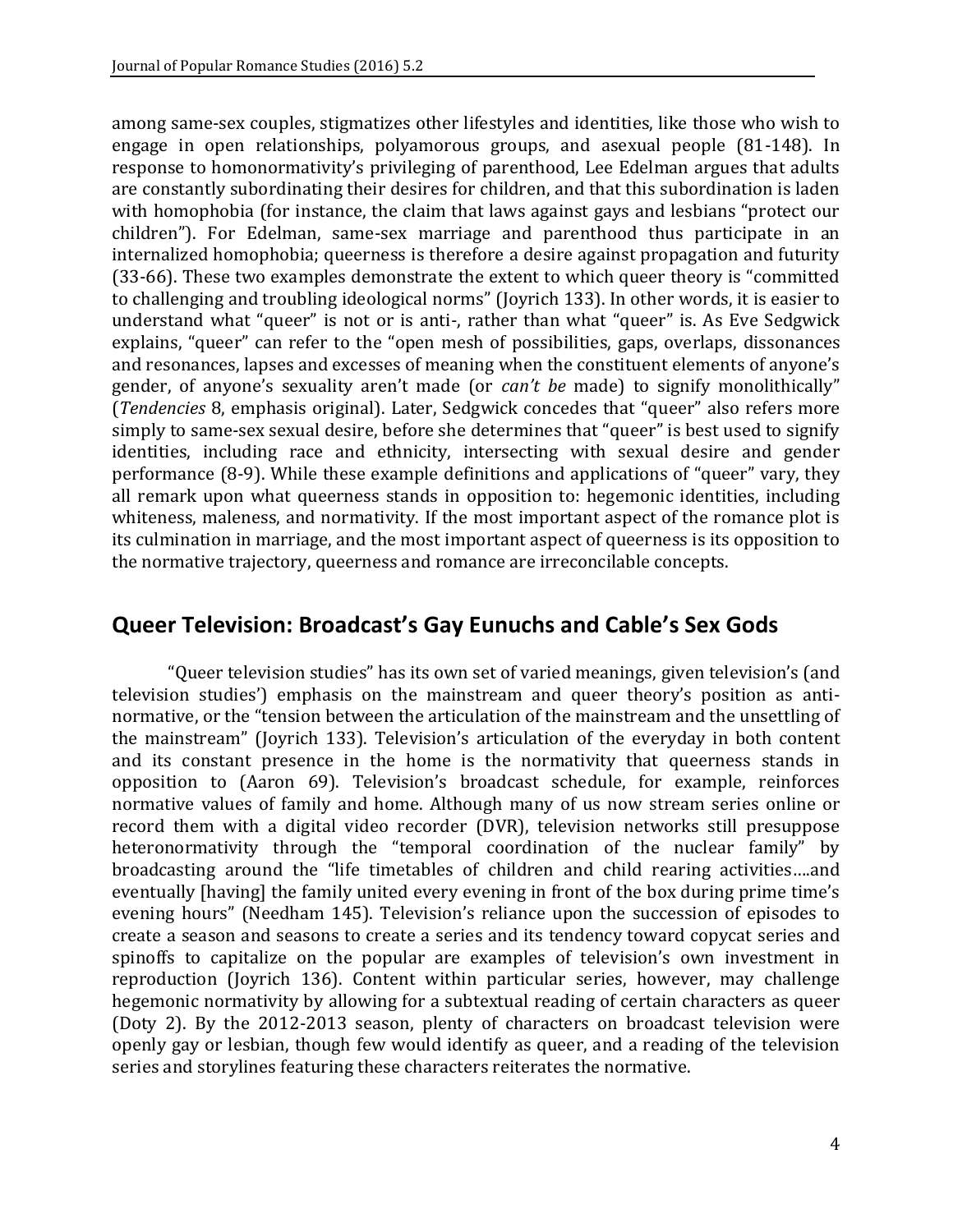In one night of television watching during the 2012-2013 season, the average American could watch national or local news coverage of pending LGBT rights legislation, an episode of *Modern Family* (ABC, 2009- ) with gay parents Mitch and Cameron, an episode of any series on HGTV in which a gay couple achieved their HEA through the purchase of a new home, and an episode of *Glee* in which young, newly out teenagers celebrated their diversity. Across broadcast and cable, fictional and nonfictional television, gay couples fell in love and set up house like any other romantic couple.

Gay and lesbian characters have arguably always existed in popular culture, but the recognition of them was only possible through an understanding of gay semiotics. Part of the difficulty in ascertaining and asserting sexual identity is that it is not a visible identity but one shaped through emotions and behaviors. As Sedgwick explains, race, gender, age, size, and physical abilities are identities that are "visible in all but exceptional cases," while sexual identity requires one to publicly assert his or her marginality (*Epistemology* 75). Absent a public declaration, others may read into clues in speech, behavior, and attitudes; for instance, Sedgwick describes how readers might decode particular adjectives and phrases in nineteenth century literature to understand a character's homosexuality (94- 97). Many of the semiotics that identified particular characters as gay men and lesbians to audiences were portrayals as "funny clowns, flaming queens, fairies, fags and flits" (Raley and Lucas 24). Looking through television history, we may read a particular character as gay based on the flamboyancy of his fashion, mannerisms, and interactions with the opposite sex. Felix Unger of *The Odd Couple* (ABC, 1970-1975) exhibits many of the characteristics traditionally associated with gay men: he is tidy, dresses well, likes to cook and clean, and is far more invested in his relationship with his roommate Oscar than any romantic relationship with a woman. While *The Odd Couple* flirted with the "bromance" between Felix and Oscar, the series never explicitly declared Felix's homosexuality; it is only by decoding particular cultural signs with the series that one can assume Felix might be gay. Queer readings of characters have historically been possible, but these characters were not allowed to participate in the traditional romance plot or normative trajectory.

In recent decades, gay and lesbian characters in film and television have openly identified as such but were typically relegated to the role of humorous sidekick or sexless character on a failed quest for love. The rise of gay characters on television in the 1990s reflected broadcast networks' attempt to compete with the growing cable market for hip, young, affluent viewers (Becker 80-107). The titular character of the sitcom *Will and Grace* (NBC, 1998-2006) was a gay man whose unending quest to find the love of his life left him in an ersatz marriage with his heterosexual female roommate and best friend Grace. During the few times that Will Truman was romantically involved with men, sexual activity – even kissing – was rarely depicted, in contrast to the more explicit depictions of Grace's heterosexual couplings. The success of *Will and Grace* may be attributed to many factors, including stellar writing and acting and a competitive time slot, but one important reason for the show's success was due to the lack of gay romance it depicted. By relegating Will to the role of funny gay eunuch, he became non-threatening and easier to have in one's living room once a week.

Concurrently, the premium cable channel Showtime aired *Queer as Folk* (2000- 2005), a one-hour drama about a circle of gay and lesbian friends loosely modelled on a UK series of the same name. Because premium cable channels like Showtime work on a subscription model and do not rely upon cautious advertisers to fund their programming,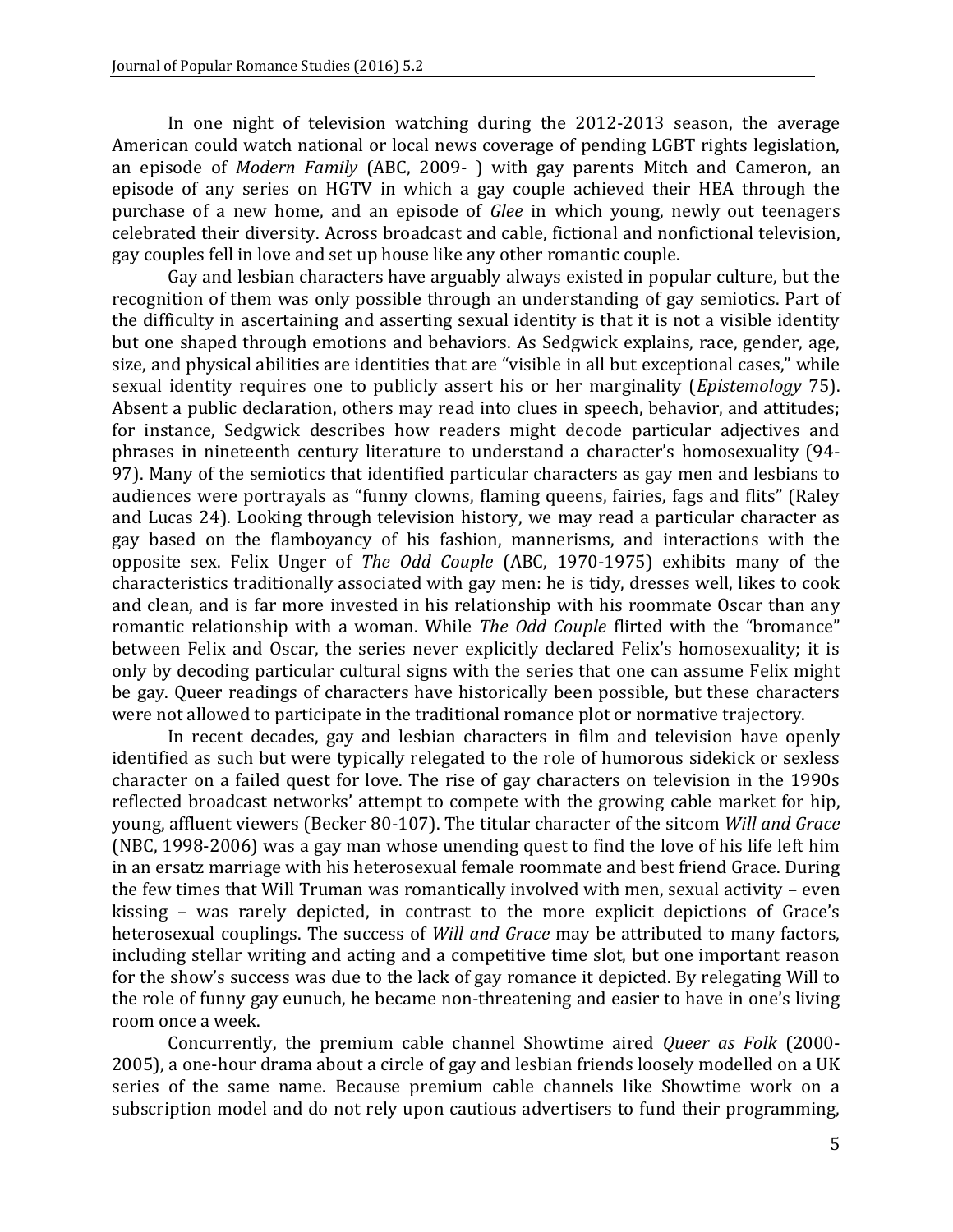the series they offer tend to titillate and push cultural boundaries more than series on broadcast television or basic cable. *Queer as Folk* challenged the "gay eunuch" trope through its constant depictions of sex between men. In 2004, the network debuted *The L Word*, a similar series featuring a group of lesbian friends. With fewer restrictions on sexual content in its programming than broadcast networks, Showtime counted on gay and lesbian subscribers to tune into these two series for graphic depictions of sex.

In spite of all the sex, the normative trajectory is something most of the characters in these two series strive for. Both series featured storylines about going to Canada to get legally married, and at least one couple on each series has a child. Infidelity and promiscuity were plotlines used to sustain drama and conflict, but the treatment of infidelity in these story arcs was unsympathetic. Brian of *Queer as Folk* and Shane of *The L Word* are the lone figures in their social circles who favor anonymous sexual encounters and disavow marriage and monogamy, yet their character arcs assert the value of normativity. When Shane leaves her fiancée Carmen at the altar, her life spins out of control. Shane drinks, takes drugs, gets into a car accident, and only cleans up when her little brother is thrust into her care, thus forcing Shane to follow the normative trajectory she had arduously avoided. Although at first skeptical of her role as caregiver, Shane soon thrives as big sister/guardian, and, in the seasons that follow, has much less indiscriminate sex and more success with long-term relationships.

*Queer as Folk*'s Brian is "someone who has completely liberated himself from the repressive conventions of heterosexuality," the "ultimate gay hero" (Robinson 154), but he is also narcissistic, relentlessly chastised by his friends and family for not "growing up" and "settling down." Brian undertakes a five-season, on-again, off-again romance with Justin, a man more than ten years his junior, and during most of their relationship, the two agree that they are free to engage in extrarelational sex. Rodger Streitmatter argues that this is one of the "most intriguing sexual plotlines" of the series: "how two men who aren't monogamous can, nevertheless, have an emotionally committed relationship" (129). By the series' final season, Justin has grown tired of their clubbing, drug-using, sexually indiscriminate lives, and in order not to lose him completely, Brian reluctantly proposes marriage. Like Shane and Carmen, Brian and Justin do not make it to the altar; they recognize that marriage will limit their freedom and mutually call off the wedding. In the final moment of the series, Brian dances alone at their favorite nightclub after Justin has moved away. This conclusion to their romance is the antithesis to Regis' notion that romance culminates in marriage or betrothal, and may be read as queering of the traditional romance plot: the ultimate act of love is not marrying your beloved, but letting him go.

This reading of the conclusion to Brian and Justin's story, however, is at odds with the series' repeated emphasis on "settling down" and the increasing number of challenges to Brian's queer perspective (Demory 75). Brian's body suffers the consequences of his active sex life. He develops testicular cancer, which is not a direct result of sex but which threatens his performance and his physique. Later, he catches syphilis as a direct result of an unprotected oral sex act. As Brian and his friends grow older, their lives move on while Brian clings to the life of clubbing, recreational drug use, and casual sex. His solitude as he dances in the final moment of the series may be true to his independent spirit, but it is also coded as sad and possibly patheti[c.\[4\]](http://jprstudies.org/?p=2646&preview=true#_ftn4)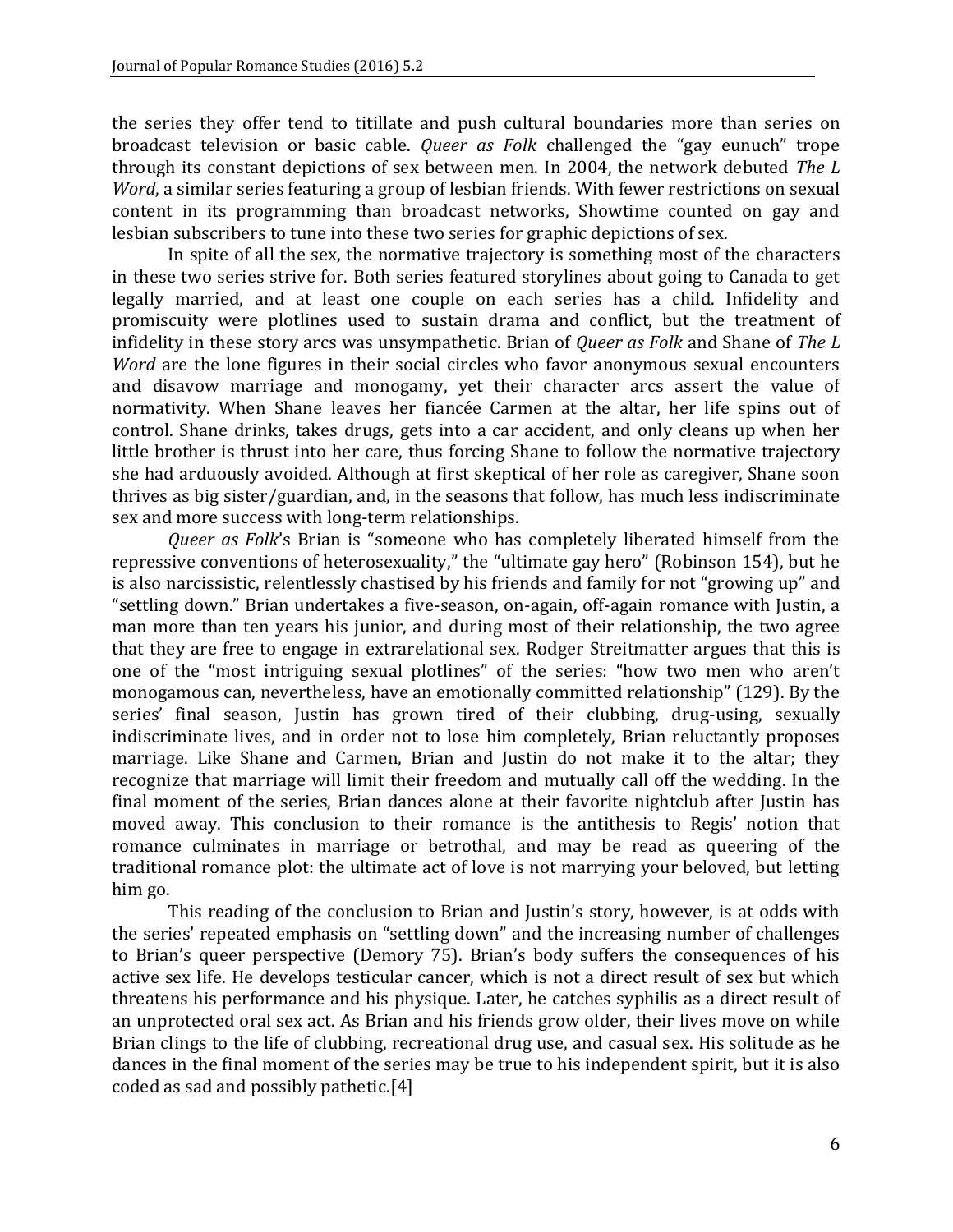Rather than offering a genuine alternative to homonormativity, Shane and Brian serve as cautionary tales that reiterate the value of marriage, monogamy, and parenthood. Although the other characters in *Queer as Folk* and *The L Word* may not always succeed at maintaining their relationships or staying faithful to their partners, the normative trajectory is lauded by them, and, by extension, the series as a whole. Although Showtime's status as a premium cable channel enabled more vivid depictions of gay and lesbian sex, *Queer as Folk* and *The L Word* persisted in privileging the sequence of love, marriage, and baby carriage.

### **Popping the Question on Primetime**

These earlier examples of gay eunuchs and gay sex gods striving to follow the normative trajectory on broadcast and cable respectively are echoed in the 2012-2013 primetime broadcast series that foregrounded gay romance. The 2012-2013 season was especially significant in the development of LGBT representations on television not only because of the swell in representations charted by GLAAD, but because for the first time the number of LGBT characters on screen was roughly equivalent to the number of Americans who identified as LGBT, around four percent (Gouttebroze; Gates and Newport). Additionally, the storylines for characters on *Glee*, *The New Normal*, and the web series *Husbands* mirrored stories on the evening news of gay couples marrying and becoming parents, elements typically present in fictional romance. In particular, the marriage proposal serves as the key trope that marks the narrative of these series as romance.

As the central gay couple on *Glee*, Kurt and Blaine have also flirted with proposals of their own. A deleted scene from the 2011-2012 season features Blaine giving Kurt a promise ring and pledging his love. As soon as Kurt sees the jewelry box, he interrupts Blaine's speech to declare: "If that's an engagement ring, my answer is yes!" This scene, dubbed "box scene" by fans, was uploaded to YouTube later in 2012 after fans read the episode script, realized the scene had been cut, and pestered Fox and series creator and executive producer Ryan Murphy to see it. It reached its peak in fan discussions and YouTube hits at the beginning of the 2012-2013 season, which would see plenty of stories about the tortuous evolution of Kurt and Blaine's relationship.

In the fourth season of *Glee*, broadcast in 2012-2013, Kurt moves to New York to pursue his dreams, a move encouraged by Blaine. Once Kurt is gone, however, the two break up and date others. When they are finally reconciled, Blaine becomes determined to propose to Kurt and is aided by two older lesbians who discuss with him the increasing acceptance for same-sex couples – or, to use Regis' terms, the barrier between the couple and its subsequent fall in order to achieve romantic narrative closure in betrothal. In the first episode of the fifth season, which was written and shot only a few weeks after the Supreme Court's decisions in *United States v. Windsor* and *Hollingsworth v. Perry*, Blaine formally proposes to Kurt[.\[5\]](http://jprstudies.org/?p=2646&preview=true#_ftn5) In the series finale, set five years in the future, Kurt and Blaine are married, and – like Bryan and David of *The New Normal* – are expecting a child via surrogate mother.

As evidenced by its title, *The New Normal* lauds the normative trajectory. Bryan and David are introduced as quasi-married: they have been in a committed relationship for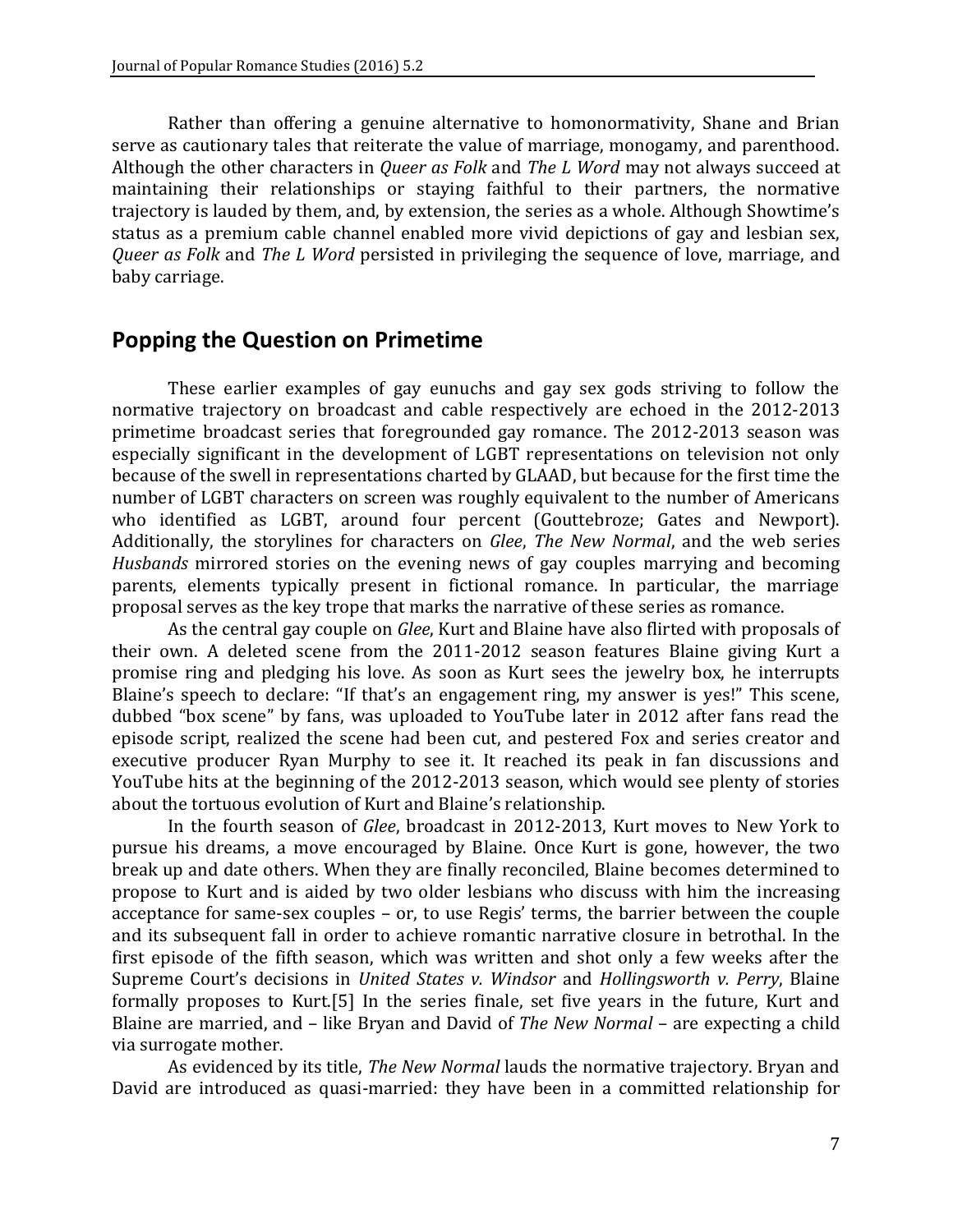years, and they own a home and dog together. In the pilot, they decide the next step is having a baby via a surrogate. As if Bryan and David were not normative enough, they quickly become engaged. Bryan, who watches the bridal gown shopping television series *Say Yes to the Dress* (TLC, 2007-), dreams of having an elaborate wedding, but David believes the ceremony is meaningless if it is not attached to the same legal rights as heterosexual marriage. Nevertheless, he gives in and proposes. The proposal takes place at an OB/GYN office, with their surrogate Goldie in the examination chair and a sonogram of their unborn baby in the background. David kneels before Bryan and puts a candy Ring Pop on Bryan's finger. Bryan says the magic "yes," then David rises, they kiss, and the camera quickly pans to the sonogram. While traditional heterosexual proposals do not involve a surrogate or a sonogram, these additional elements only serve to reinforce the extent to which Bryan and David embody homonormativity as they embark upon parenthood. That the proposal occurred after the couple decided to have a baby together but prior to the baby's arrival serves an implicit reinforcement of the notion that having a baby out of wedlock is immoral. This notion is visually manifested in the camera panning away from the potentially controversial image of two men kissing and toward the sonogram, as if to ask the audience if it really wants the baby to grow up in a household with unmarried parent[s.\[6\]](http://jprstudies.org/?p=2646&preview=true#_ftn6) Bryan echoes the sentiment that having children out of wedlock is immoral in a later episode. While this is an argument for same-sex marriage, it is also a conservative one.

Both *Glee* and *The New Normal* were the brainchild of creator and director Ryan Murphy, an openly gay Hollywood executive, and as such, their particular view into gay romance could be chalked up to Murphy's own worldview. The characters Bryan and Kurt are both loose fictional versions of Murphy; Bryan, for instance, is a television producer who works on a musical series called *Sing*, clearly a fictional version of *Glee*. However, the emphasis on the normative trajectory in gay romance is not unique to these series and is reflective of larger social and cultural values. The tremendously popular *Modern Family* also depicts a gay couple who are parents in what Steven Edward Doran calls a "homodomestic" relationship (95-104). Perhaps most revealingly, the web series *Husbands*, which was first released online for free viewing, depicted a homonormative (homodomestic) couple. Its status as independent media meant it did not rely upon advertising revenue and mass appeal in order to succeed, and could, in theory, depict genuine queerness.

Like *The New Normal*, the web series *Husbands* begins with its couple, Brady and Cheeks, already betrothed. The premise of the series is that Brady and Cheeks, after only a few weeks of dating, got married in Las Vegas while drunkenly celebrating (fictional at the time) nationwide marriage equality. Because they are a famous professional baseball player and reality TV star, Brady and Cheeks are pressured by LGBT advocacy organizations to set a good example for same-sex marriage. From this beginning, the series follows the couple learning to cohabitate and serve as role models for the marriage equality cause, and, finally, having an elegant wedding to make up for the one they were too drunk to remember.

Part of the charm and noteworthiness of *Husbands* is its awareness of its place in the history of sitcoms and LGBT media[.\[7\]](http://jprstudies.org/?p=2646&preview=true#_ftn7) Its narrative reinterprets newlywed sitcoms for a gay couple. Plots involve the flamboyant and comedic Cheeks causing scandals while straight-acting Brady is left to wag his finger, as Ricky Ricardo might have on *I Love Lucy* (CBS, 1951-1957). In the second season, which was released in the fall of 2012, Cheeks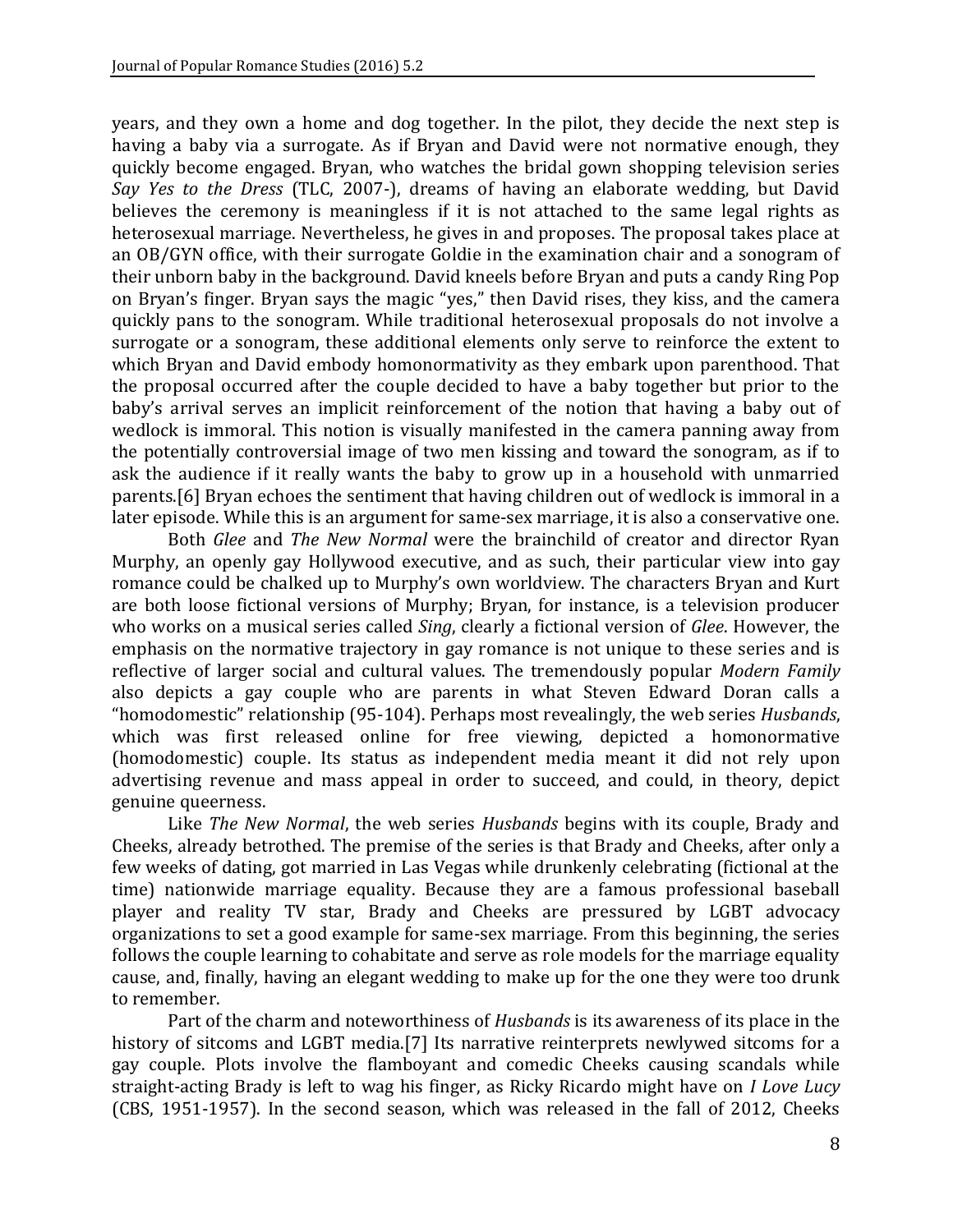tweets a photo of himself and Brady kissing, and within minutes conservative religious organizations protest what they perceive as the couple's flaunting of sex and sexuality. While Brady and Cheeks debate whether they have indeed done anything controversial, television screens throughout their home display some of the images of heterosexual sex that inundate television with little complaint from conservative groups. Brady and Cheeks grant an interview that explains how "normal" their lives are, and during the interview they revisit their courtship, thus allowing the audience to enjoy a romance in reverse.

This media-frenzy storyline calls attention to the pushback series like *Glee* and *The New Normal* have received for their portrayals of gay sexual intimacy, even when they are tame in comparison to scenes of heterosexual couplings – pushback that results in *Modern Family*'s Mitch and Cameron rarely showing physical affection. *Husbands* depicts Brady and Cheeks as a couple with a healthy sexual appetite; however, their sexuality is always expressed within the confines of marriage, and only kissing and lying in bed together are seen on screen. The final episode of the series shows Brady and Cheeks remarrying to reiterate that their sexuality is restricted to marriage. Although this episode was not intended to be the conclusion of the series, no additional episodes have been produced, and the wedding-as-finale neatly concludes the romance narrative.

In her study of proposals in heterosexual romance novels, Laura Vivanco finds that engagement rings typically get more attention than wedding bands, a phenomenon she attributes in part to the more elaborate design of engagement rings. The private nature of the proposal, as opposed to the public ring exchange at a wedding, makes the engagement ring more meaningful (100). Though the Ring Pop in *The New Normal* references a joke from earlier in the episode, its uniqueness as an engagement ring for Bryan fits this pattern. Likewise, the promise ring Blaine gives Kurt is made from the wrappers of his favorite brand of gum, folded into a bow tie to reflect his love of fashion. Just as the cut, size, and setting of the engagement ring diamond should be reflective of a woman's unique personality, these unusual rings demand attention – perfect for the flamboyant Bryan and Kurt. The offering of each ring emulates heterosexual proposal scenes: man on bended knee, ring offered to the woman (here, the more effeminate partner), and a kiss to seal the deal.

# **"Gaycism" and Exclusion**

Series like *Glee* and *The New Normal* present gay couples to a wide audience, but do so by making the couples as normative and nonthreatening as possible. Gay couples on these series look and behave like many of their straight counterparts on other television series. Bryan and David, Kurt and Blaine, Mitch and Cameron, and Brady and Cheeks are all white and middle- to upper-class. One partner is more masculine and one more effeminate, so that the pair further mirrors the traditional gender roles within a heterosexual couple. The couples' desire to remain monogamous, marry (legally or symbolically), and have children reinforces their normativity. Through their romantic storylines, these gay characters seem like "regular people" and act "like a couple should."

These depictions of homonormativity, while opening romance up to gay couples, do not represent the full range of experiences within the LGBT community. Despite increasing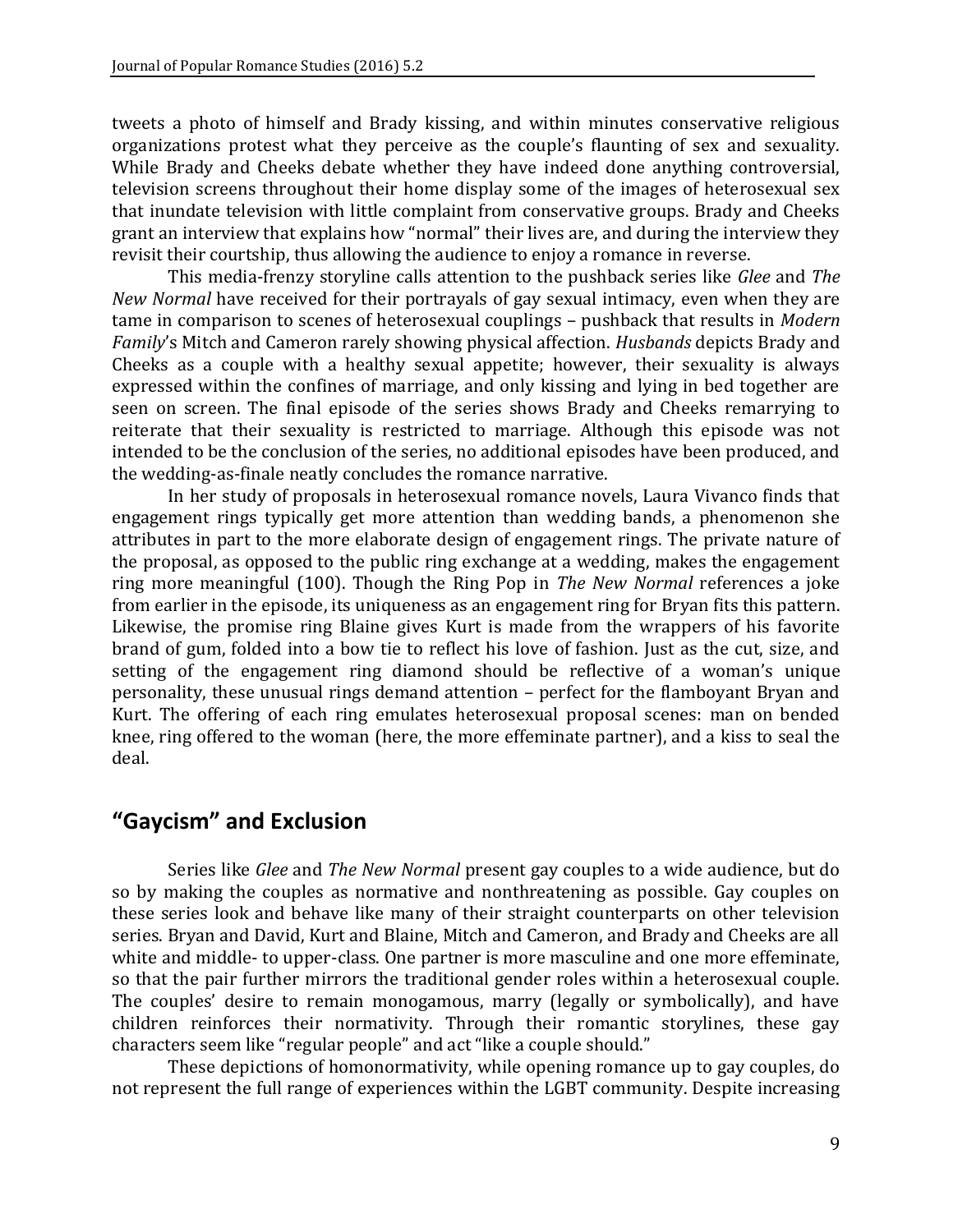numbers of LGBT characters, television scholar Kelly Kessler complains that "much of television remains relatively static and predictable" (140). This predictability is indicative of the same-but-different quality found in all romance. The success of romance, according to An Goris, lies in its ability to grant "both comfort and surprise," to appear "both familiar and new" (76). Likewise, broadcast television relies upon familiar tropes and conventions enacted through new characters. Stories of gay romance embody the same-but-different, familiar-but-new quality so necessary for success in both romance and television.

The corollary to that familiar, satisfying feeling is that there is a lack of romance for those who identify as queer, trans, or bisexual on television. Even lesbians are "more deeply coded by invisibility" than gay men (Walters 161). This can partly be attributed today to economics; gay men tend to have more disposable income than lesbians and so make a more attractive target audience for which television series are crafted (Streitmatter 147)[.\[8\]](http://jprstudies.org/?p=2646&preview=true#_ftn8) While white lesbians have not been as visible on television as white gay men, they have certainly been seen more frequently than racial minorities of any non-heterosexual identity and more than those who identify as queer or trans. A lesbian in a committed relationship is more easily likened to a white heterosexual than a queer person of color. Although recent series on alternative platforms, notably *Orange Is the New Black* (Netflix, 2013- ) and *Transparent* (Amazon, 2014- ), feature trans characters, the stories about these characters are about acceptance for their identities and the transition process, not love and romance. While "social tolerance and legal equality have improved the lives of many…the privilege of white, middle-class lesbians and gay men appears to have become entrenched" (Brown 1065). Homonormative white gay men can achieve more power and visibility while other racial and sexual identities have been pushed farther into the margins of popular culture.

Since "neoliberalism does not appreciate fluidity, hybridity, or any other shades of grey" (Kimmel and Llewellyn 1087), then it follows that television today would have little appreciation for anything other than homonormativity. Additionally, by featuring gay characters on their series, some television executives may consider inclusivity a *fait accompli*. The vernacular term "gaycist" has been used by television critics in reference to series like *Glee* and *The New Normal*, not because of their unfair treatment of gay characters (as the rhyming term "racist" suggests) but because investment in gay characters enables television producers "carte blanche to cut PC corners elsewhere" (Bans). For instance, Bryan and David of *The New Normal* seek their HEA through the use of a lower-class woman's body, yet the series does little to examine the economic inequalities that lead Goldie to agree to serve as their surrogate. In a flashback to his single life, Bryan is horrified to learn he is on a date with an intersex person; his love for David is "normal" by comparison. Read through a politically queer lens, gay romance "appropriates an ongoing U.S. narrative around the pursuit of equality, freedom, and liberation as cover for the same old American traditions of racism, sexism, heterosexism, and general social inequality" (Henry). In a "gaycist" (or homonormative) television landscape, depictions of queerness are more obscure, neatly disregarded by gay men in order to better align themselves with the hegemony. In other words, those intersectional and multivalent identities so important to Sedgwick's understanding of queerness are largely absent on television featuring gay romance.

Gay romance narratives are "both resistant and recuperative," sites for working out "contesting ideologies circulating" throughout our culture (Therrien 165). The progress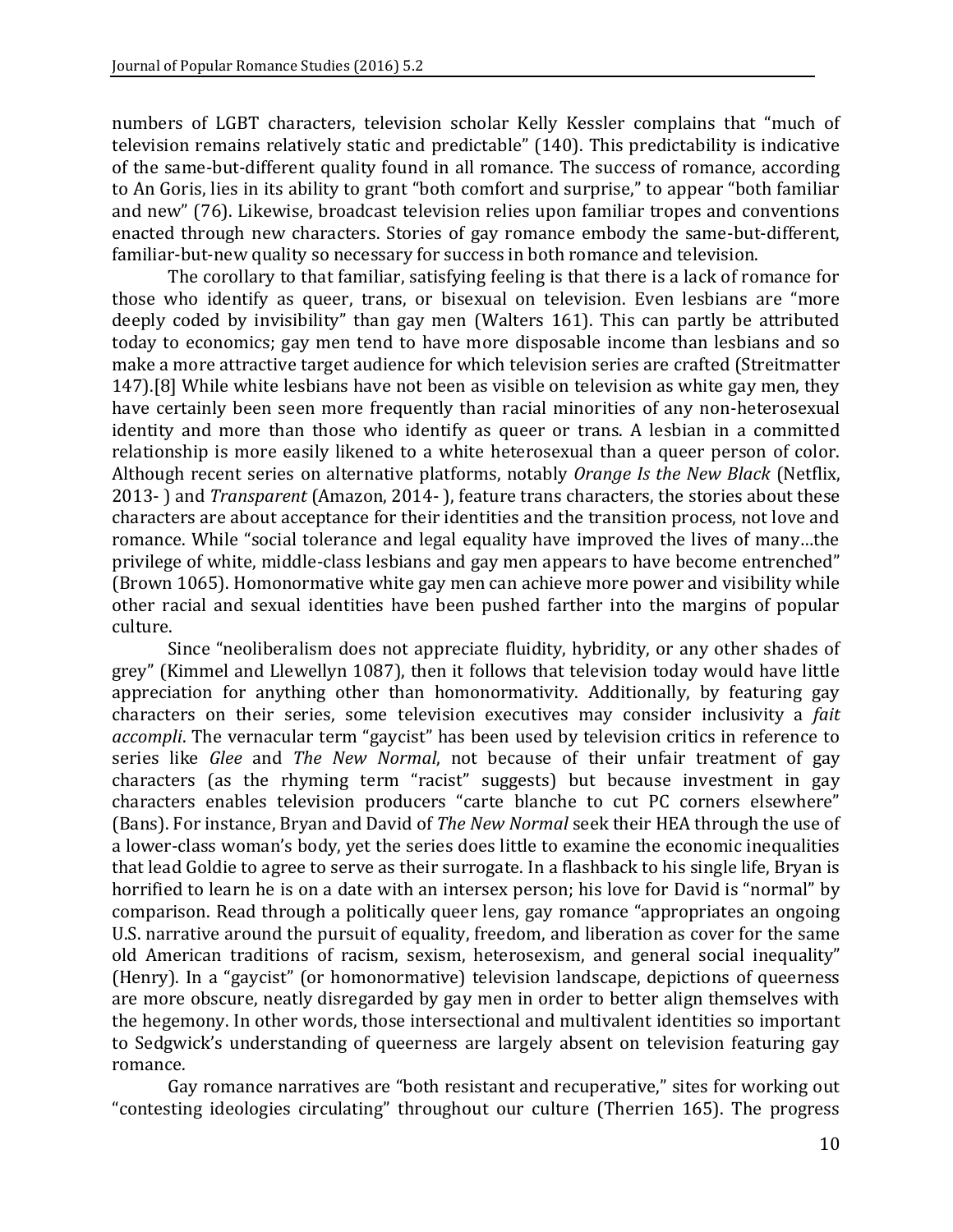made by opening romance up to gay couples on the one hand coincides with the subsuming of alternative sexualities and identities into the normative trajectory on the other. The prevalence of homonormativity on television is a double-edged sword. Gay romance depicts stable, loving relationships, but its emphasis on HEA and betrothal reinforces the idea that the ultimate life goals are monogamous marriage and procreation. Gay romance on television may be new and reflect social progress, but as the examples I have used here demonstrate, gay romance is often not queer.

[1] I am grateful for the feedback previous versions of this essay received from Tasha Oren, Stuart Moulthrop, Gilberto Blasini, and the anonymous peer reviewers. Earlier versions of this essay were presented at conferences for the International Association for the Study of Popular Romance, Society for Cinema and Media Studies, and the Fan Studies Network.

[2] I use the acronym LGBT (lesbian-gay-bisexual-transgender) deliberately. My elimination of additional letters, such as I (intersex), Q (queer or questioning), or A (asexual) is not intended to neglect those groups, but rather to demonstrate how certain facets of culture and politics exclude them. Likewise, I use the terms "gay" and "lesbian" only to reference homosexual men and women respectively, not as catch-all terms for the larger LGBT+ community.

[3] The Human Rights Campaign was recently exposed for its own neoliberal practices: namely, that women and people of color have been systematically excluded from raises and promotions. See Brydum, Sunnivie, "Pride at Work Tells HRC: 'Enough Is Enough,'" *The Advocate*, 30 Aug. 2015. Web.

[4] The club at which Brian is dancing and which he owns has been bombed by antigay activists. The scene begins with Brian dancing among the wreckage and cuts to a vision of the club restored and full of men. It is possible to read this as a moment in the future, after the club has been renovated and reopened, or as a fantasy that Brian clings to as his friends and even his business have moved on.

[5] Production on the fifth season was delayed due to the death of actor Cory Monteith, but this had little effect on the gay romance storyline between Kurt and Blaine that I discuss here.

[6] Bryan and David are certainly more physically affectionate than previous gay couples on broadcast primetime television, but their expressions of love are still far fewer than those exhibited by heterosexual couples. Their kissing is limited to light touches of lips, and cuts to commercial breaks and pans to other images are often used when the two are being playful or affectionate in bed.

[7] Importantly, both Brady and Cheeks are played by openly gay actors, Sean Hemeon and Brad Bell (also creator and executive producer for the series). On other series with gay romance, at least one of the actors playing a gay character identifies as straight.

[8] This is, of course, a reiteration of the wage gap disparity between all men and women in the U.S.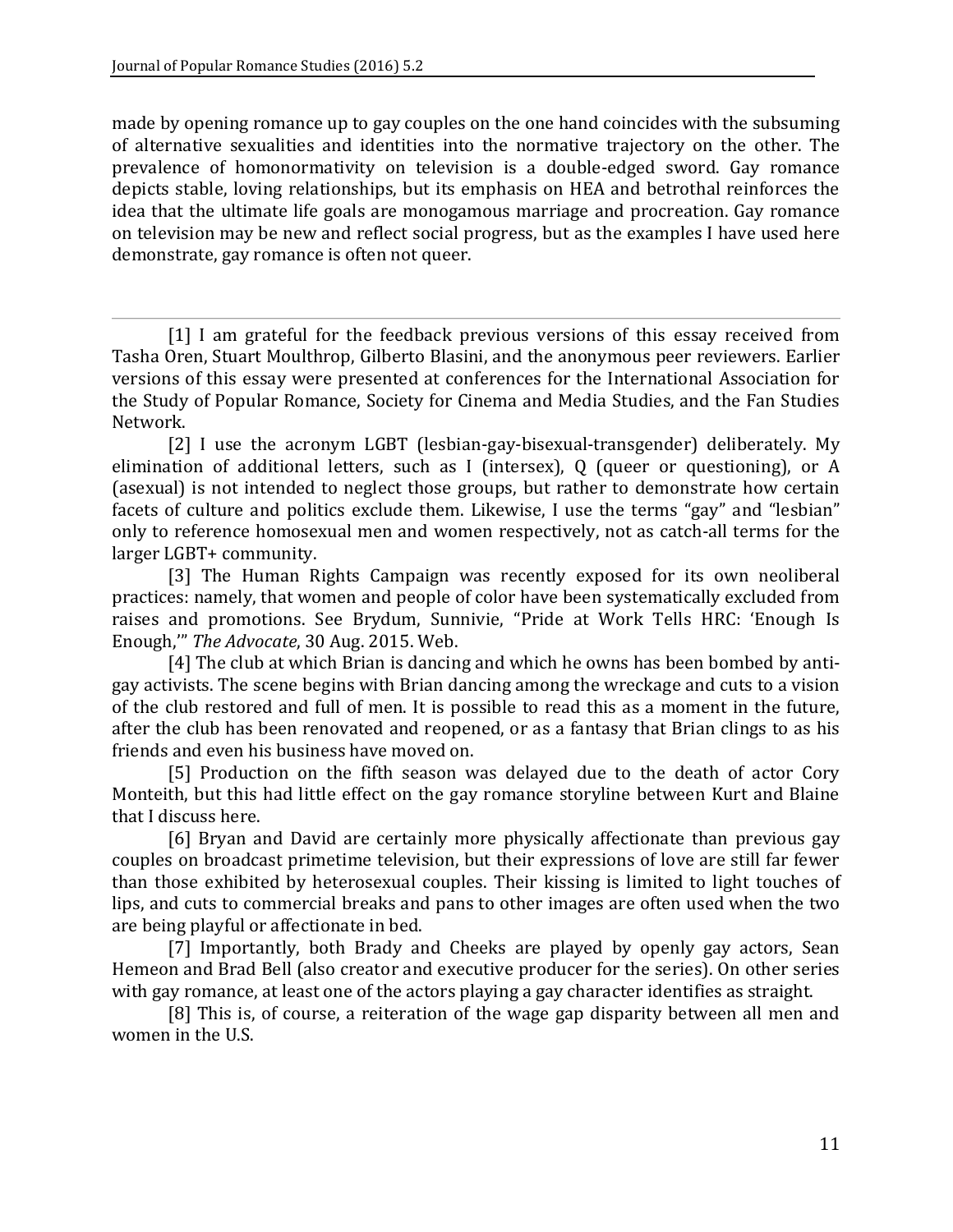#### **Works Cited**

- Aaron, Michele. "Towards Queer Television Theory: Bigger Pictures Sans the Sweet Queer-After." *Queer TV: Theories, Histories, Politics*. Eds. Glyn Davis and Gary Needham. New York: Routledge, 2009. 63-75. Print.
- Bans, Lauren. "Your New TV Term of the Month: 'Gaycism.'" *GQ*. 4 September 2012. Web. 1 December 2012.
- Becker, Ron. *Gay TV and Straight America*. New Brunswick: Rutgers University Press, 2006. Print.
- Brown, Gavin, "Homonormativity: A Metropolitan Concept that Denigrates 'Ordinary' Gay Lives." *Journal of Homosexuality* 59.7 (2012): 1065-1072. Print.
- Busis, Hillary. "*The New Normal* Sneak Peek: Five Takeaways." PopWatch. 29 August 2012. *Entertainment Weekly*. Web. 1 December 2012.
- Demory, Pamela. "True Love Queered: Sex, Melodrama, and Romance in *Queer as Folk*." *Queer Love in Film and Television*. Eds. Pamela Demory and Christopher Pullen. New York: Palgrave Macmillan, 2013. 69-82. Print.
- Doran, Steven Edward. "Housebroken: Homodomesticity and the Normalization of Queerness in *Modern Family*." *Queer Love in Film and Television*. Eds. Pamela Demory and Christopher Pullen. New York: Palgrave Macmillan, 2013. 95-104. Print.
- Doty, Alexander. *Making Things Perfectly Queer*. Minneapolis: University of Minnesota Press, 1993. Print.
- Duggan, Lisa. *The Twilight of Equality?: Neoliberalism, Cultural Politics, and the Attack On Democracy*. Boston: Beacon Press, 2003. Print.
- Edelman, Lee. *No Future: Queer Theory and the Death Drive*. Durham: Duke University Press, 2004. Print.
- Elia, John P. and Gust A. Yep. "Sexualities and Genders in an Age of Neoterrorism." *Journal of Homosexuality* 59.7 (2012): 879-889. Print.
- Ferguson, Roderick A. and Grace Kyungwon Hong, "The Sexual and Racial Contradictions in Neoliberalism." *Journal of Homosexuality* 59.7 (2012): 1057-1064. Print.
- Gates, Gary J. and Frank Newport. "Special Report: 3.4% of U.S. Adults Identify as LGBT." *Gallup*. 18 October 2012. Web. 1 December 1, 2012.

**<http://www.gallup.com/poll/158066/special-report-adults-identify-lgbt.aspx>**

- Gelman, Andrew, Jeffrey Lax, and Justin Phillips. "Over Time, a Gay Marriage Groundswell." *New York Times*. 22 August 2010. WK3. Print.
- Goris, An. "Loving by the Book: Voice and Romance Authorship." *New Approaches to Popular Romance*. Eds. Eric Murphy Sellinger and Sarah S.G. Frantz. Jefferson: McFarland, 2012. 73-83. Print.
- Gouttebroze, Max. "GLAAD's Where We Are on TV Report: Highest Percentage Ever of LGBT TV Characters on Broadcast TV." *GLAAD*. 5 October 2012. Web. 1 December 2012.
- Henry, Jon. "A New Filth." *Gay RVA*. 18 September 2012. Web. 1 November 2012. **<http://www.gayrva.com/arts-culture/a-new-filth/>**
- Joyrich, Lynne. "Queer Television Studies: Currents, Flows, and (Main)streams." *Cinema Journal* 53.2 (2014): 133-139. Print.
- Kessler, Kelly. "They Should Suffer Like the Rest of Us: Queer Equality in Narrative Mediocrity." *Cinema Journal* 50.2 (2011): 139-144. Print.